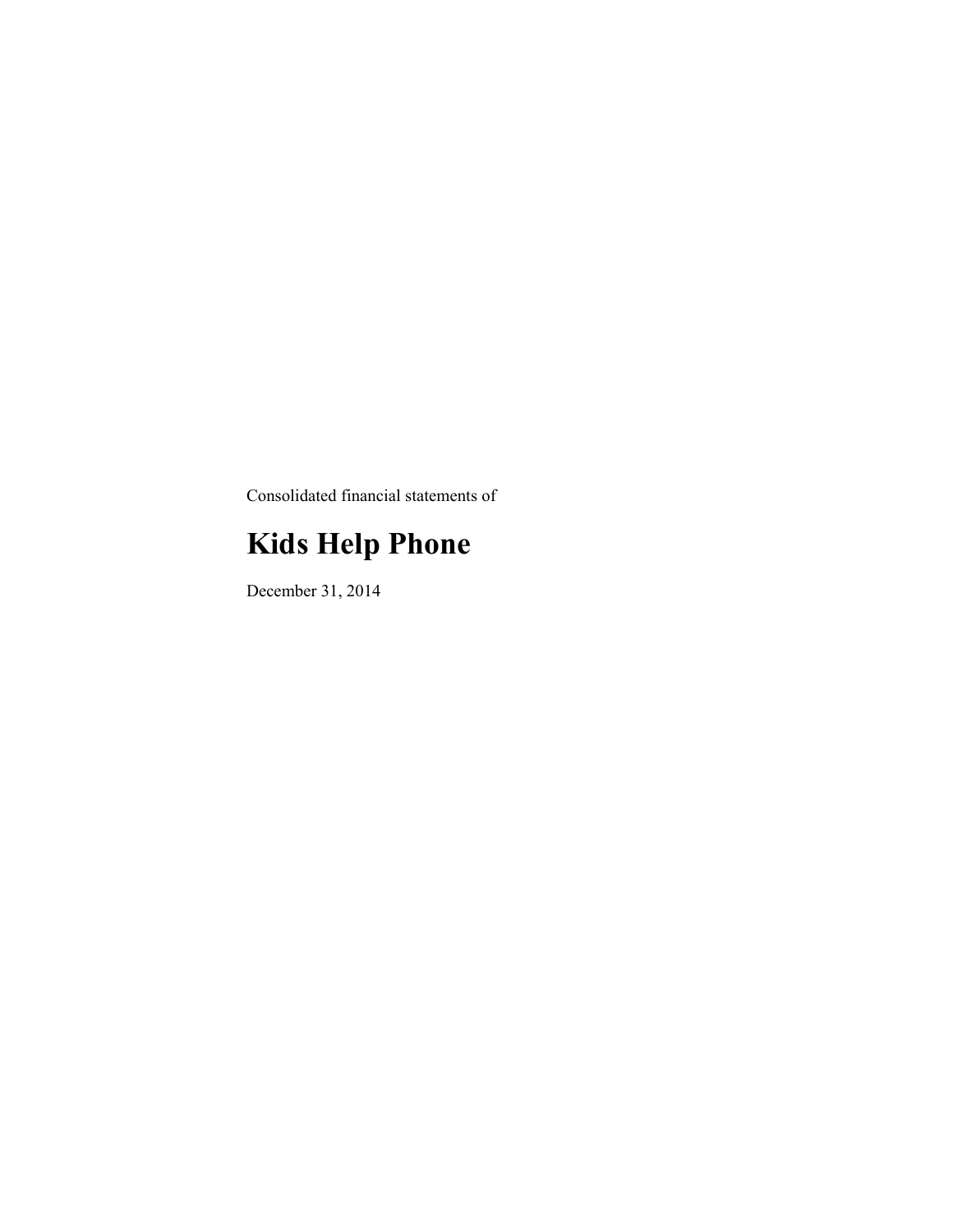# Kids Help Phone<br>December 31, 2014

### Table of contents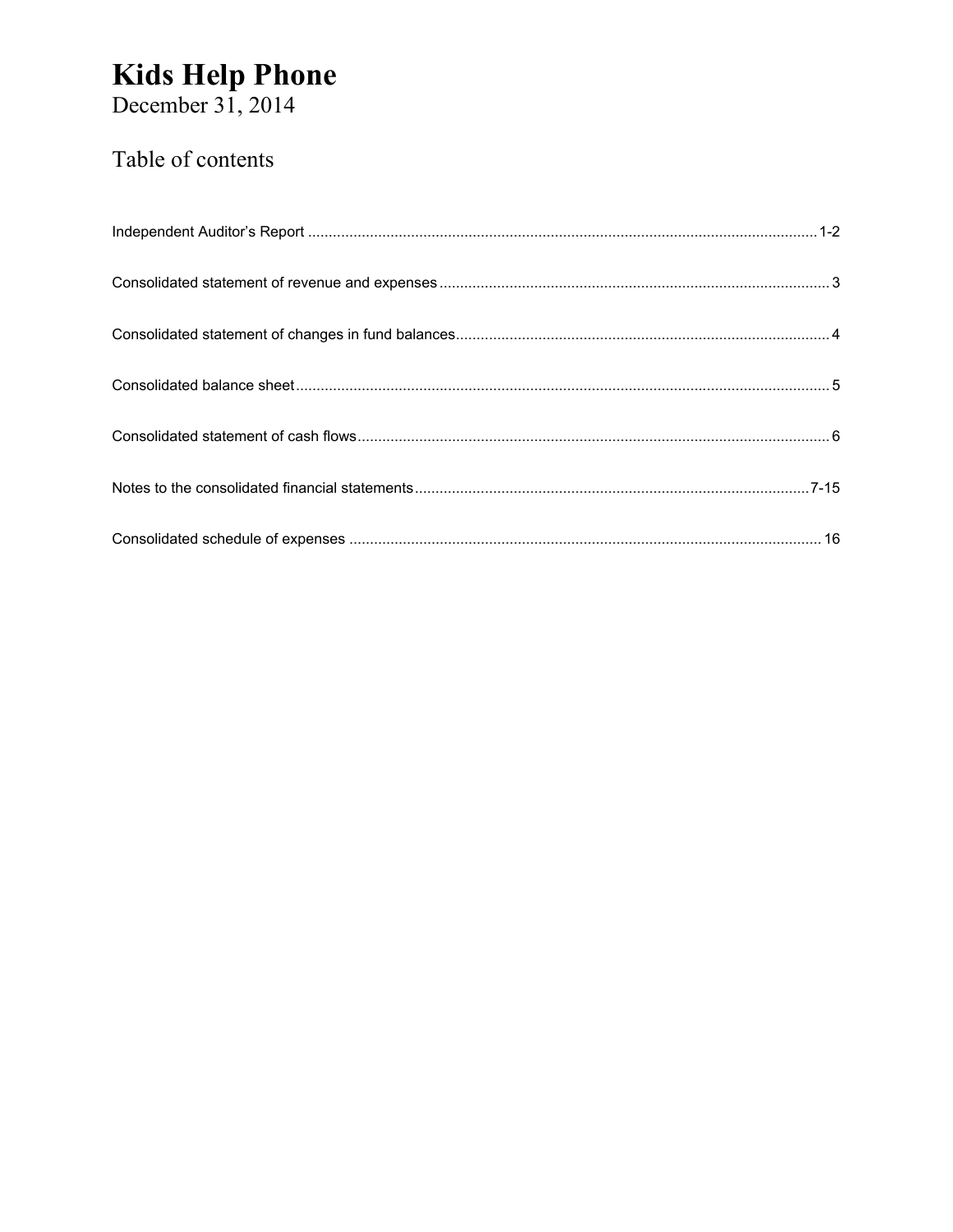# Deloitte.

Deloitte LLP 5140 Yonge Street Suite 1700 Toronto ON M2N 6L7 Canada

Tel: 416-601-6150 Fax: 416-601-6151 www.deloitte.ca

### **Independent Auditor's Report**

To the Members of Kids Help Phone

We have audited the accompanying consolidated financial statements of Kids Help Phone, which comprise the consolidated balance sheet as at December 31, 2014, and the consolidated statements of revenue and expenses, changes in fund balances and cash flows for the year then ended, and a summary of significant accounting policies and other explanatory information.

#### **Management's Responsibility for the Consolidated Financial Statements**

Management is responsible for the preparation and fair presentation of these consolidated financial statements in accordance with Canadian accounting standards for not-for-profit organizations, and for such internal control as management determines is necessary to enable the preparation of consolidated financial statements that are free from material misstatement, whether due to fraud or error.

#### **Auditor's Responsibility**

Our responsibility is to express an opinion on these consolidated financial statements based on our audit. We conducted our audit in accordance with Canadian generally accepted auditing standards. Those standards require that we comply with ethical requirements and plan and perform the audit to obtain reasonable assurance about whether the consolidated financial statements are free from material misstatement.

An audit involves performing procedures to obtain audit evidence about the amounts and disclosures in the consolidated financial statements. The procedures selected depend on the auditor's judgment, including the assessment of the risks of material misstatement of the consolidated financial statements, whether due to fraud or error. In making those risk assessments, the auditor considers internal control relevant to the entity's preparation and fair presentation of the consolidated financial statements in order to design audit procedures that are appropriate in the circumstances, but not for the purpose of expressing an opinion on the effectiveness of the entity's internal control. An audit also includes evaluating the appropriateness of accounting policies used and the reasonableness of accounting estimates made by management, as well as evaluating the overall presentation of the consolidated financial statements.

We believe that the audit evidence we have obtained is sufficient and appropriate to provide a basis for our qualified audit opinion.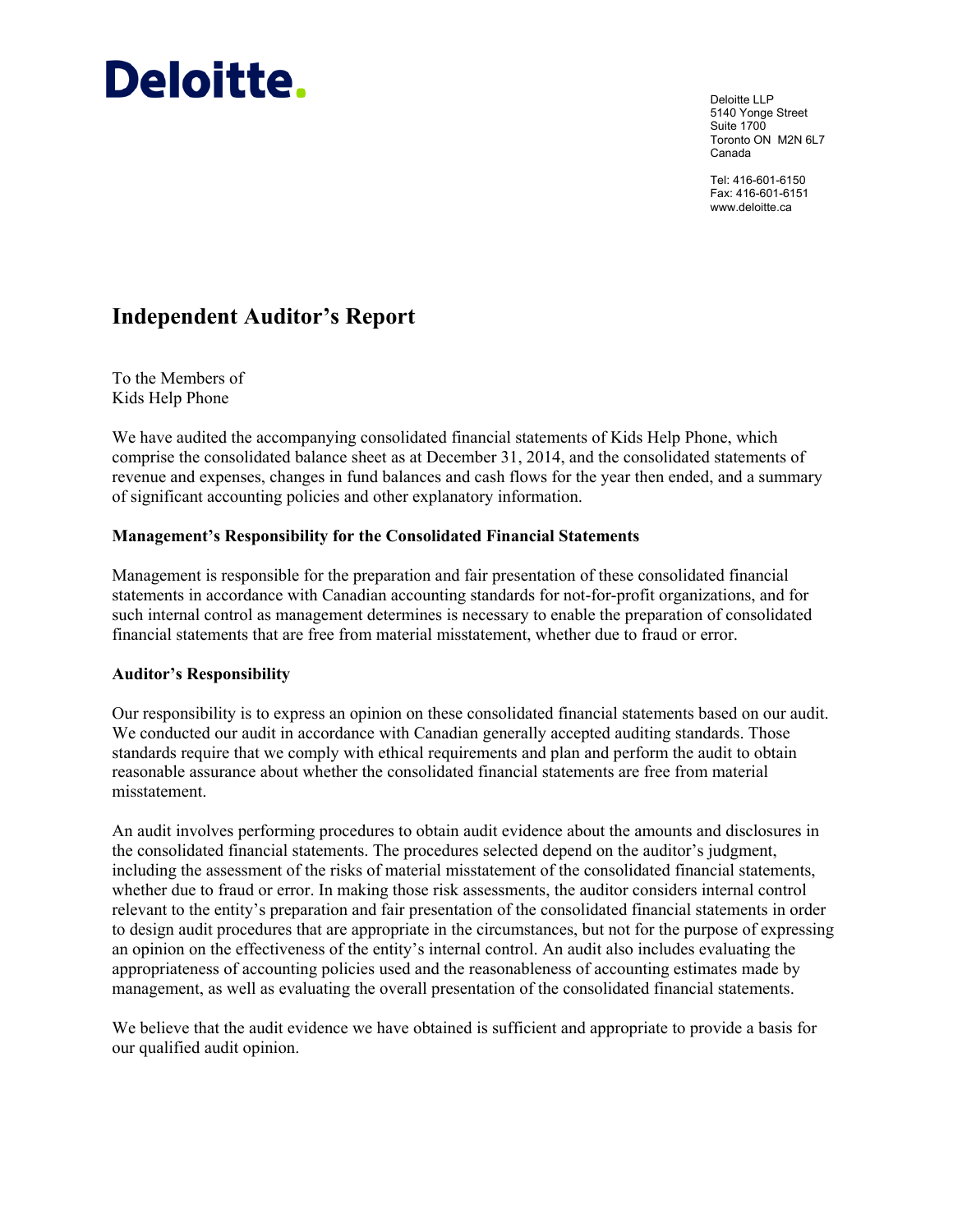#### **Basis for Qualified Opinion**

In common with many not-for-profit organizations, Kids Help Phone derives the majority of its revenues from the general public in the form of revenue from donations, sponsorship, events and promotions, the completeness of which is not susceptible to satisfactory audit verification. Accordingly, our verification of these revenues was limited to the amounts recorded in the records of Kids Help Phone. Therefore, we were not able to determine whether any adjustments might be necessary to revenue from donations, sponsorships, events and promotions, excess of revenues over expenses, and cash flows from operations for the years ended December 31, 2014 and December 31, 2013, current assets as at December 31, 2014 and December 31, 2013, and fund balances as at December 31 and January 1 for both the 2014 and 2013 years. Our audit opinion on the consolidated financial statements for the year ended December 31, 2013 was modified accordingly, because of the possible effects of this scope limitation.

#### **Qualified Opinion**

In our opinion, except for the possible effects of the matter described in the Basis for Qualified Opinion paragraph, the consolidated financial statements present fairly, in all material respects, the financial position of Kids Help Phone as at December 31, 2014, and the results of its operations and its cash flows for the year then ended in accordance with Canadian accounting standards for not-for-profit organizations.

Deloitte LLP

Chartered Professional Accountants, Chartered Accountants Licensed Public Accountants May 12, 2015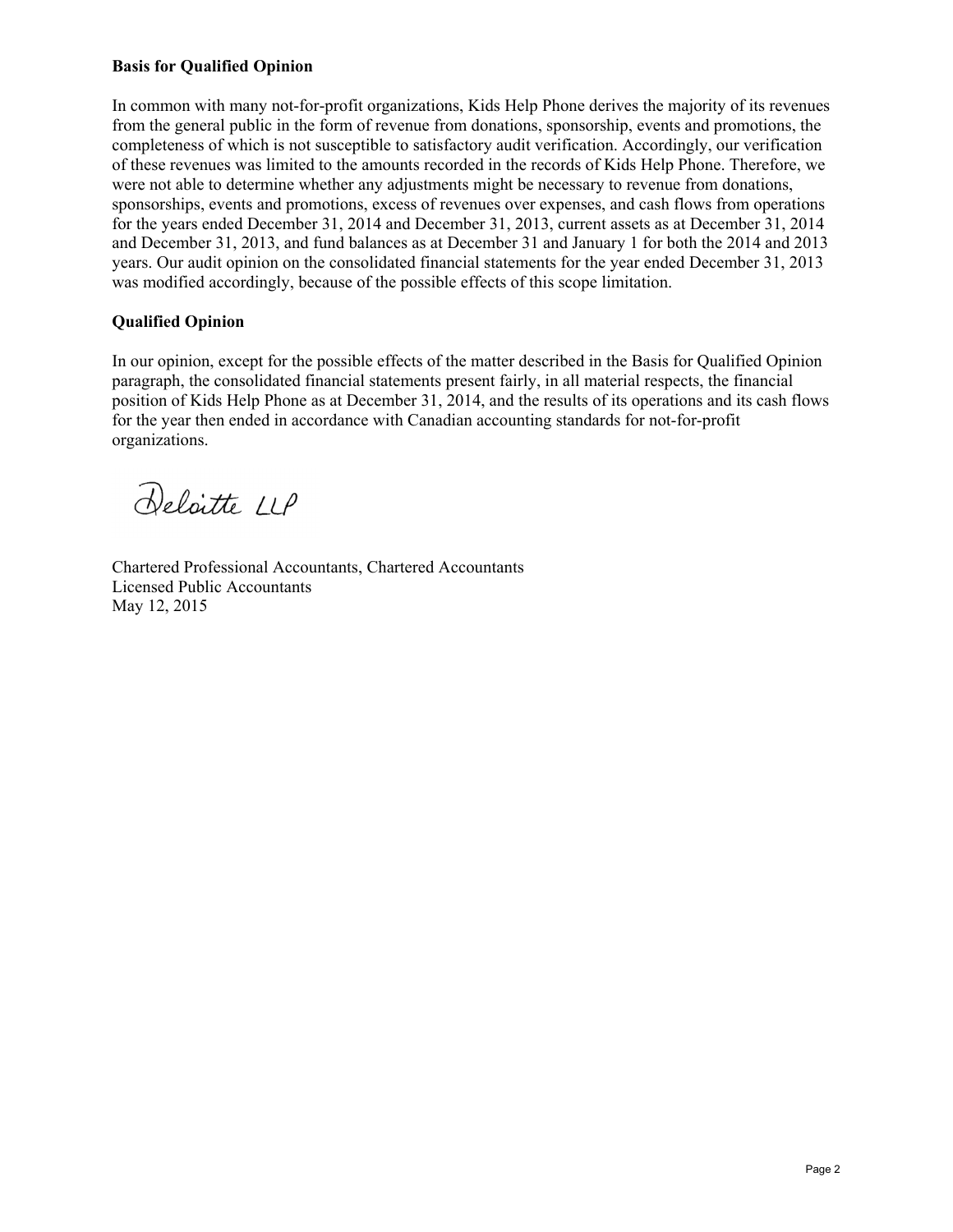Consolidated statement of revenue and expenses year ended December 31, 2014

|                                                 |             |                   | 2014         |            |                          | 2013       |
|-------------------------------------------------|-------------|-------------------|--------------|------------|--------------------------|------------|
|                                                 | Operating   | <b>Restricted</b> |              | Operating  | Restricted               |            |
|                                                 | <b>Fund</b> | <b>Funds</b>      | <b>Total</b> | Fund       | Funds                    | Total      |
|                                                 | \$          | \$                | \$           | \$         | \$                       | \$         |
| Revenue                                         |             |                   |              |            |                          |            |
| Events                                          | 5,782,649   | $\blacksquare$    | 5,782,649    | 5,838,855  | $\overline{\phantom{a}}$ | 5,838,855  |
| General donations and grants                    | 5,221,589   | 273               | 5,221,862    | 4,930,503  | 248                      | 4,930,751  |
| Government grants                               |             |                   |              |            |                          |            |
| Kids Help Phone programs                        | 1,558,916   |                   | 1,558,916    | 1,227,743  |                          | 1,227,743  |
| Good2Talk program                               | 2,950,369   |                   | 2,950,369    | 2,334,490  | $\blacksquare$           | 2,334,490  |
| Corporate promotions                            | 336,084     |                   | 336,084      | 120,083    |                          | 120,083    |
| Program sponsorship                             | 39,028      |                   | 39,028       | 175,400    |                          | 175,400    |
| Investment income                               | 61,056      | 506               | 61,562       | 65,441     | 520                      | 65,961     |
| Other                                           | 50,163      |                   | 50,163       | 90,580     |                          | 90,580     |
|                                                 | 15,999,854  | 779               | 16,000,633   | 14,783,095 | 768                      | 14,783,863 |
| Expenses                                        |             |                   |              |            |                          |            |
| Service delivery costs - Kids Help Phone        |             |                   |              |            |                          |            |
| Kids Help Phone (Schedule A)                    | 6,998,764   |                   | 6,998,764    | 5,222,229  | $\overline{\phantom{a}}$ | 5,222,229  |
| Volunteer engagement (Schedule A)               | 22,177      |                   | 22,177       | 30,560     |                          | 30,560     |
| Service delivery costs - Good2Talk (Schedule A) | 2,951,418   |                   | 2,951,418    | 2,356,664  | $\blacksquare$           | 2,356,664  |
| Direct fundraising (Schedule A)                 | 3,740,849   | $\blacksquare$    | 3,740,849    | 3,984,055  | $\overline{\phantom{a}}$ | 3,984,055  |
| General and administrative (Schedule A)         | 1,665,247   | 58                | 1,665,305    | 1,531,712  | 33                       | 1,531,745  |
| Donor development (Schedule A)                  | 236,321     |                   | 236,321      | 290,018    | $\overline{\phantom{a}}$ | 290,018    |
| Amortization of capital assets                  | 133,932     | ۰                 | 133,932      | 120,016    |                          | 120,016    |
| Interest on obligation under capital leases     | 1,706       | $\blacksquare$    | 1,706        | 1,722      |                          | 1,722      |
|                                                 | 15,750,414  | 58                | 15,750,472   | 13,536,976 | 33                       | 13,537,009 |
| <b>Excess of revenue over expenses</b>          | 249,440     | 721               | 250,161      | 1,246,119  | 735                      | 1,246,854  |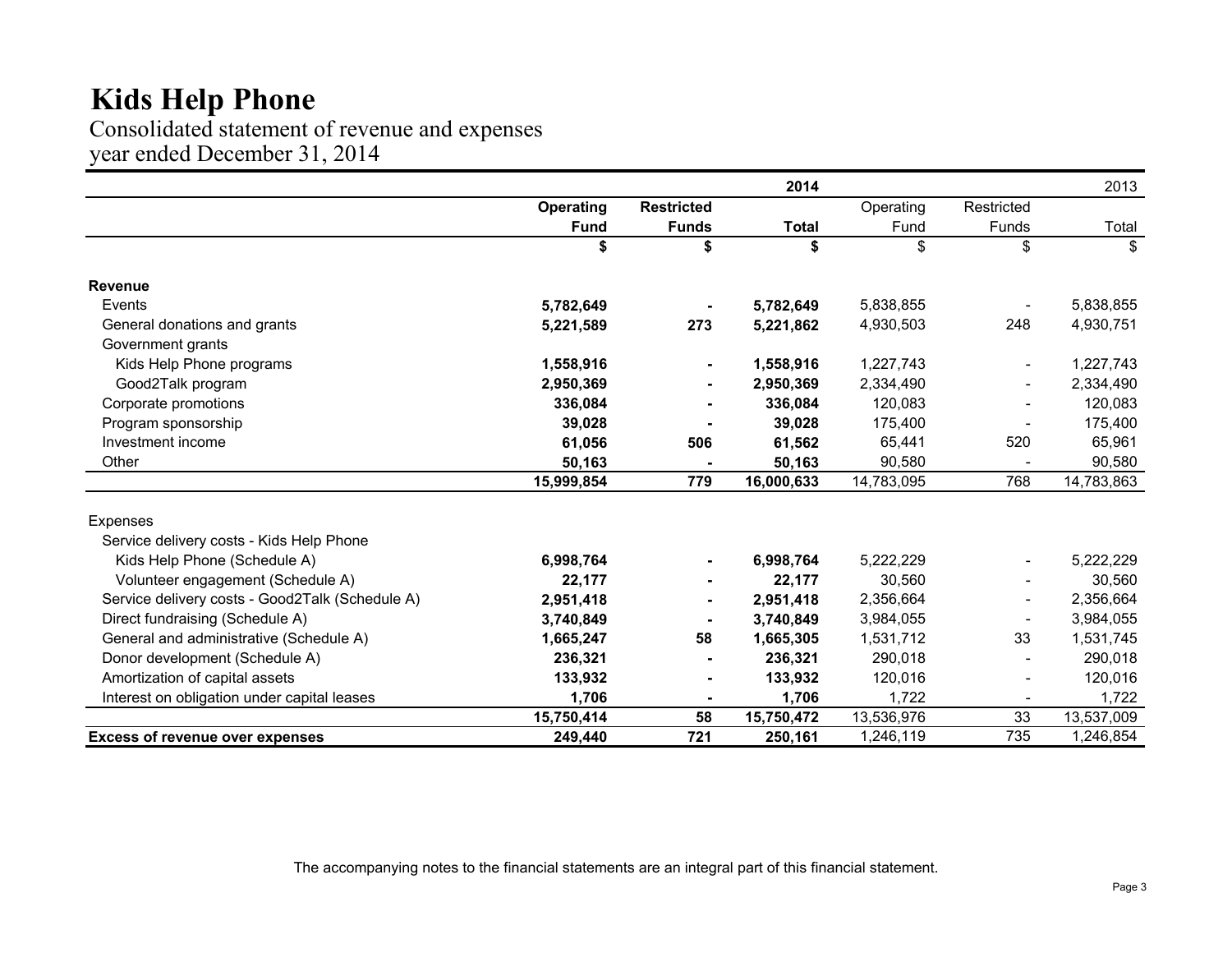Consolidated statement of changes in fund balances year ended December 31, 2014

|                                                           |            |                        |                |                |                   | 2014         | 2013      |
|-----------------------------------------------------------|------------|------------------------|----------------|----------------|-------------------|--------------|-----------|
|                                                           |            |                        |                |                | <b>Externally</b> |              |           |
|                                                           |            |                        |                |                | <b>Restricted</b> |              |           |
|                                                           |            | <b>Operating Funds</b> |                |                | <b>Funds</b>      |              |           |
|                                                           |            | Capital                |                | <b>Futures</b> |                   |              |           |
|                                                           | General    | assets                 | <b>Reserve</b> | Campaign       |                   | <b>Total</b> | Total     |
|                                                           | \$         |                        |                | \$             | \$                |              | \$        |
| Accumulated excess of revenue<br>over expenses, beginning |            |                        |                |                |                   |              |           |
| of year                                                   | 2,805,679  | 306,402                | 2,500,006      | 9,814          | 50,542            | 5,672,443    | 4,425,589 |
| Excess of revenue over expenses                           | 372,004    | (122, 564)             |                |                | 721               | 250,161      | 1,246,854 |
| Interfund transfers (Note 17)                             | (85, 186)  |                        | 100,000        | (9,814)        | (5,000)           |              |           |
| Net investment in capital assets                          | (152, 436) | 152,436                |                |                |                   |              |           |
| Capital lease obligations                                 | 101,126    | (101, 126)             |                |                |                   |              |           |
| Fund balances, end of year                                | 3,041,187  | 235,148                | 2,600,006      |                | 46,263            | 5,922,604    | 5,672,443 |

The accompanying notes to the financial statements are an integral part of this financial statement.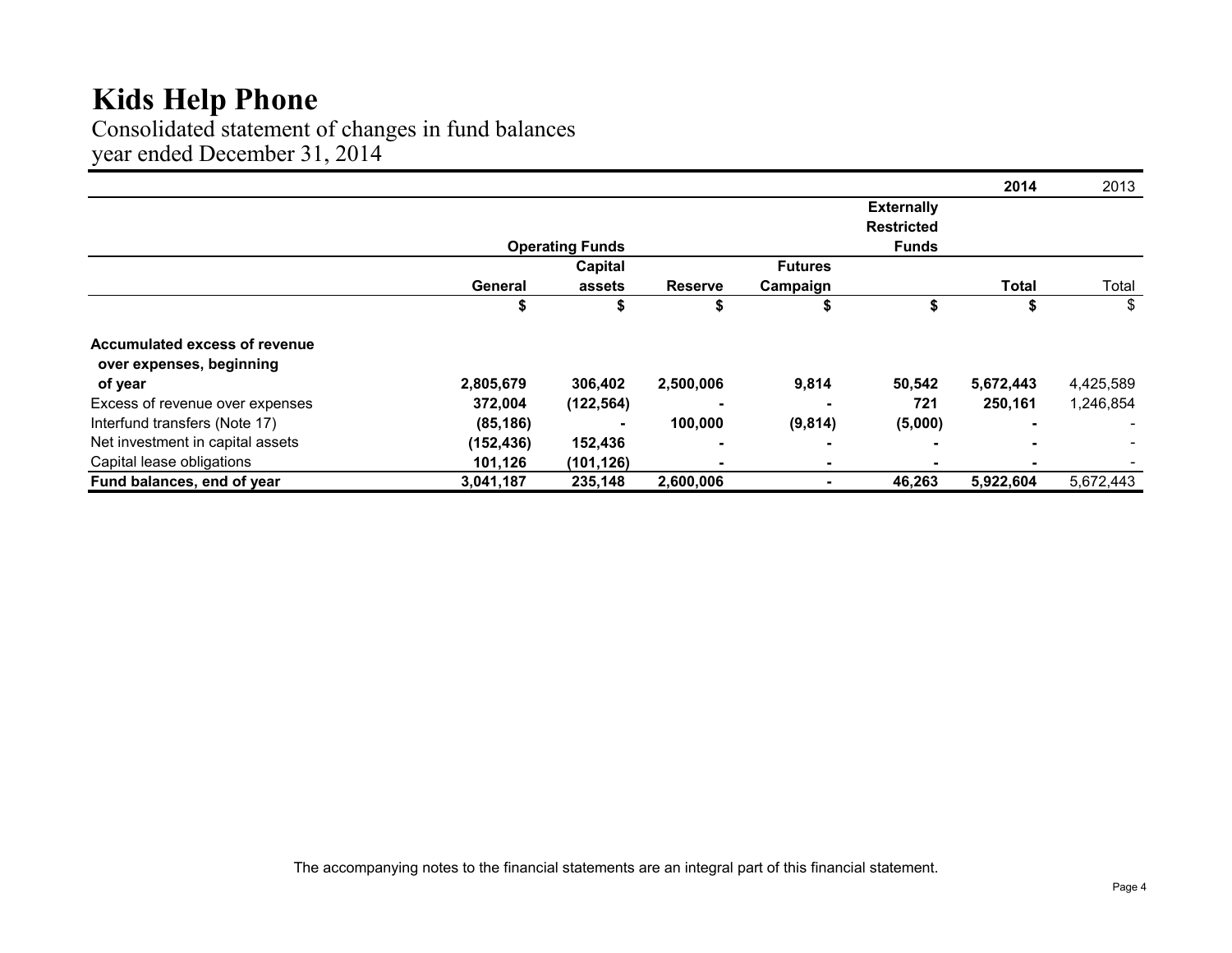Consolidated balance sheet

as at December 31, 2014

|                                                    | 2014                | 2013                |
|----------------------------------------------------|---------------------|---------------------|
|                                                    | S                   | \$                  |
| <b>Assets</b>                                      |                     |                     |
| <b>Current assets</b>                              |                     |                     |
| Cash                                               | 1,942,434           | 1,250,494           |
| Short-term investments (Note 4a)                   | 4,097,662           | 5,034,050           |
| Accounts receivable                                | 234,206             | 181,628             |
| Prepaid expenses and other                         | 180,346             | 260,402             |
|                                                    | 6,454,648           | 6,726,574           |
| Restricted cash and investments (Note 4b)          |                     |                     |
| Kyra Field Memorial Fund                           | 46,263              | 50,542              |
| <b>Reserve Fund</b>                                | 2,707,306           | 2,571,133           |
| Futures Campaign Fund                              |                     | 9,814               |
|                                                    | 2,753,569           | 2,631,489           |
|                                                    |                     |                     |
| Capital assets (Note 5)                            | 407,252             | 390,072             |
|                                                    | 9,615,469           | 9,748,135           |
| <b>Liabilities</b>                                 |                     |                     |
| <b>Current liabilities</b>                         |                     |                     |
| Accounts payable and accrued liabilities (Note 16) | 942,092             | 816,796             |
| Deferred revenue (Note 6)                          | 2,578,669           | 3,175,226           |
| Obligation under capital leases - current (Note 7) | 55,754              | 22,007              |
|                                                    | 3,576,515           | 4,014,029           |
| Deferred capital contribution (Note 8)             | 33,824              | 46,516              |
| Obligation under capital leases (Note 7)           | 82,526              | 15,147              |
|                                                    | 3,692,865           | 4,075,692           |
|                                                    |                     |                     |
| <b>Fund balances (Note 3)</b>                      |                     |                     |
| <b>Operating Fund</b>                              |                     |                     |
| General                                            | 3,041,187           | 2,805,679           |
| Invested in capital assets                         | 235,148             | 306,402             |
| Reserve Fund<br>Futures Campaign Fund              | 2,600,006           | 2,500,006<br>9,814  |
|                                                    |                     |                     |
| <b>Externally Restricted Funds</b>                 | 46,263<br>5,922,604 | 50,542<br>5,672,443 |
|                                                    | 9,615,469           | 9,748,135           |
|                                                    |                     |                     |

On behalf of the Board

exaved.

Deb Craven

A. Wierings

\_\_\_\_\_\_\_\_\_\_\_\_\_\_\_\_\_\_\_\_\_\_\_\_\_\_\_\_\_\_\_\_\_\_\_ Treasurer

Harry Wierenga

The accompanying notes to the financial statements are an integral part of this financial statement.

\_\_\_\_\_\_\_\_\_\_\_\_\_\_\_\_\_\_\_\_\_\_\_\_\_\_\_\_\_\_\_\_\_\_\_ Chair of the Board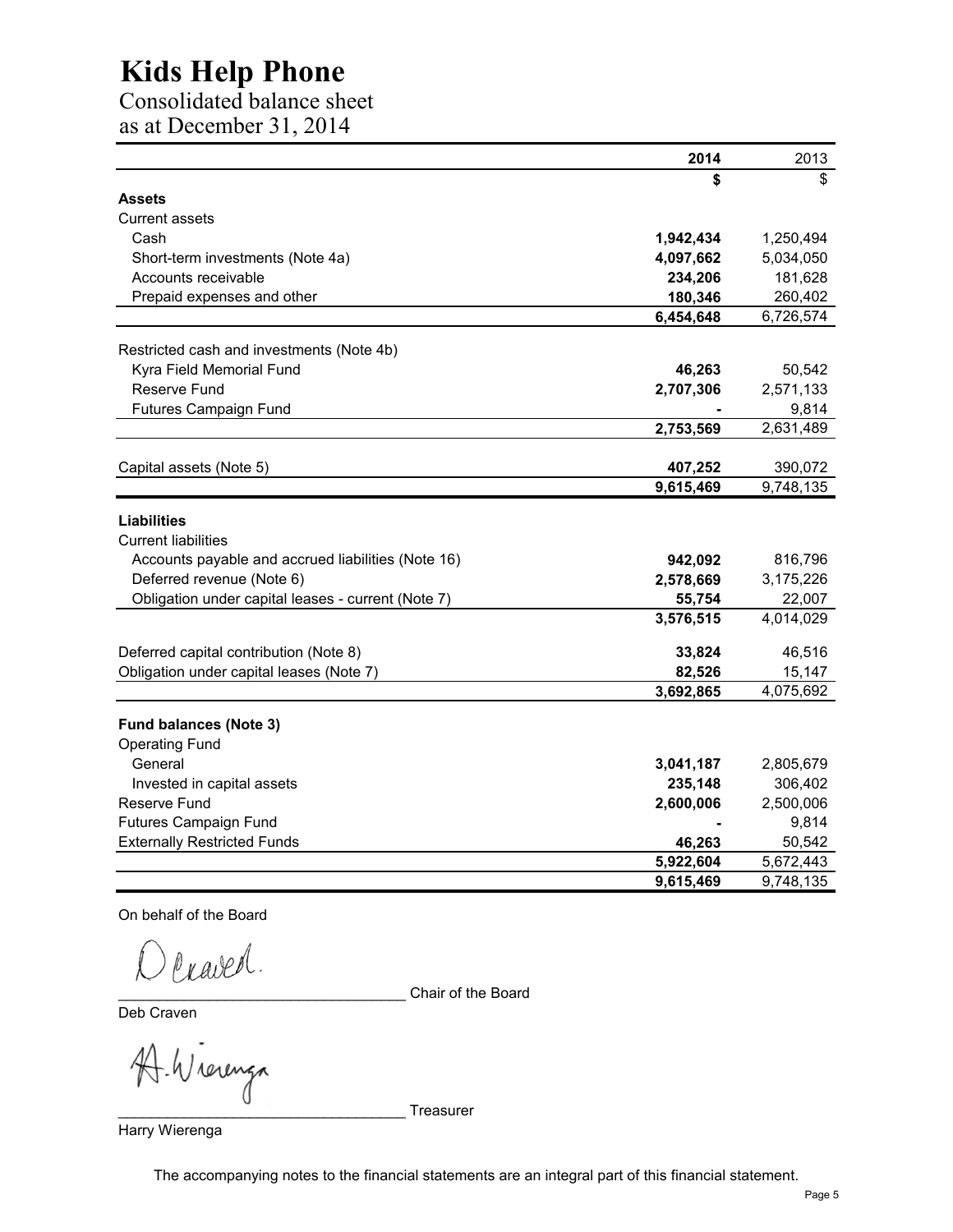Consolidated statement of cash flows

year ended December 31, 2014

|                                                | 2014       | 2013        |
|------------------------------------------------|------------|-------------|
|                                                | \$         | \$          |
| <b>Operating activities</b>                    |            |             |
| Excess of revenues over expenses               | 250,161    | 1,246,854   |
| Items not affecting cash                       |            |             |
| Amortization of capital assets                 | 133,932    | 120,016     |
| Loss on disposal of capital assets             | 1,324      |             |
| Amortization of deferred capital contributions | (12, 692)  | (15, 166)   |
| Gain on investments                            | (11, 475)  | (30, 972)   |
|                                                | 361,250    | 1,320,732   |
| Changes in non-cash working capital items      |            |             |
| Accounts receivable                            | (52, 578)  | 56,506      |
| Prepaid expenses and other                     | 80,056     | (58, 860)   |
| Accounts payable and accrued liabilities       | 125,296    | 101,377     |
| Deferred revenue                               | (596, 557) | 2,470,804   |
|                                                | (82, 533)  | 3,890,559   |
| <b>Investing activities</b>                    |            |             |
| Decrease (increase) in short-term investments  | 936,388    | (4,028,300) |
| Purchase of capital assets                     | (22, 280)  | (28, 502)   |
| Increase in restricted cash and investments    | (110, 605) | (313,588)   |
|                                                | 803,503    | (4,370,390) |
| <b>Financing activities</b>                    |            |             |
| Payment under capital lease obligations        | (29, 030)  | (19, 887)   |
| Net increase (decrease) in cash                | 691,940    | (499, 718)  |
| Cash, beginning of year                        | 1,250,494  | 1,750,212   |
| Cash, end of year                              | 1,942,434  | 1,250,494   |
|                                                |            |             |
| Supplemental cash flows information            | 2.460      | 4,792       |
| Cash interest paid                             |            |             |
| <b>Non-cash transaction</b>                    |            |             |
| Assets financed under capital lease            | 130,156    |             |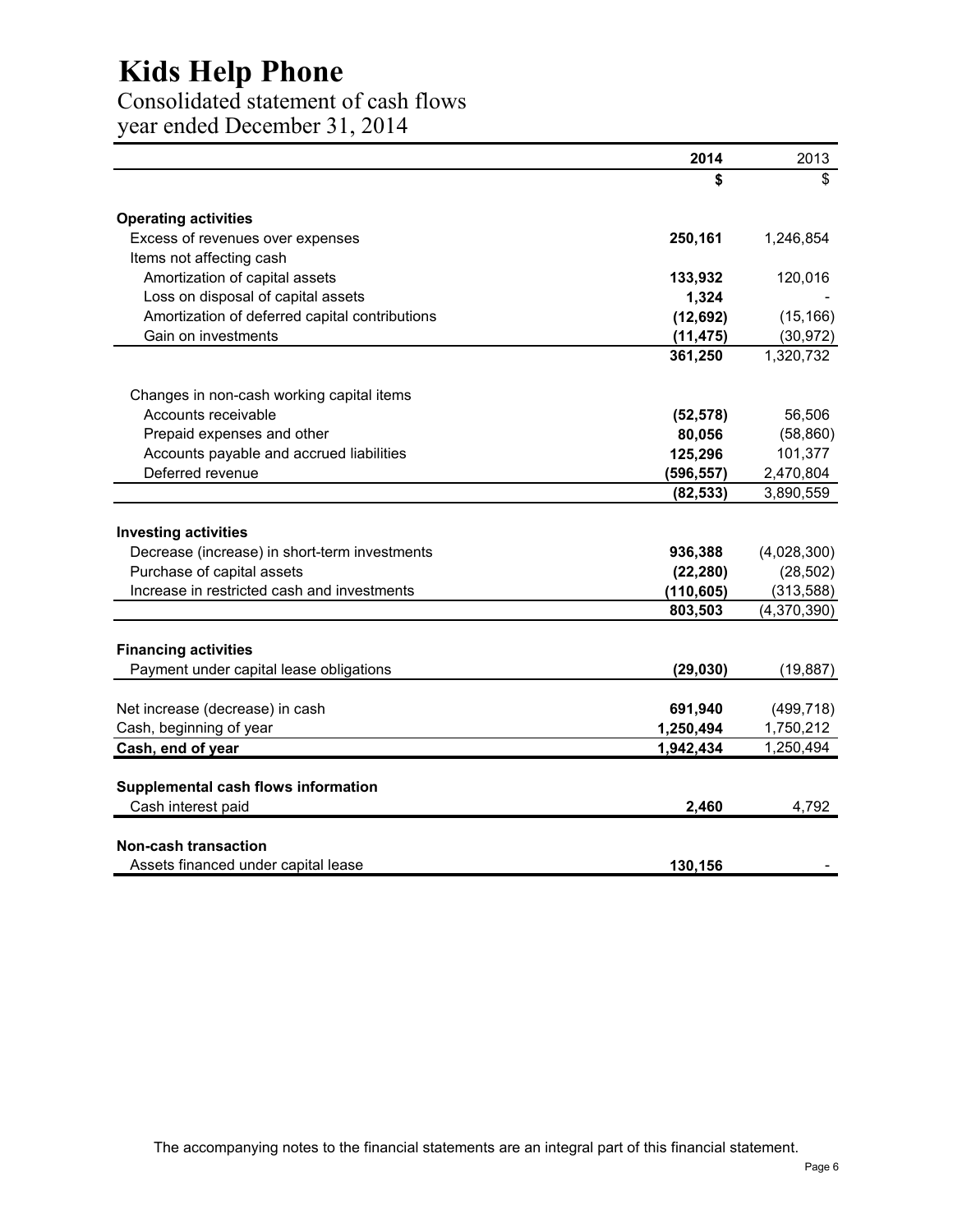### **Kids Help Phone**  Notes to the consolidated financial statements December 31, 2014

#### **1. Description of the organization**

The Organization is comprised of Kids Help Phone ("KHP") and Kids Help Foundation ("KHF"). All of the directors of Kids Help Foundation are also directors of Kids Help Phone. Kids Help Phone was incorporated under the Canada Corporations Act and continued under the Canadian Not-for-Profit Corporations Act on October 1, 2013.

The mandate of Kids Help Phone is to provide anonymous and confidential professional counseling, referrals and information through technologically-based communications media for children and youth in Canada.

The mandate of Kids Help Foundation, a registered charitable organization, is to improve the health and welfare of children and their families in Canada.

Kids Help Phone and Kids Help Foundation are classified as registered charities under the Income Tax Act and, as such, are not subject to income tax provided certain disbursement requirements are met.

#### **2. Significant accounting policies**

#### *Financial statement presentation*

These financial statements are presented on a consolidated basis and include the accounts of Kids Help Phone and Kids Help Foundation. These financial statements have been prepared in accordance with Canadian accounting standards for not-for-profit organizations published by Chartered Professional Accountants of Canada ("CPA Canada"), using the restricted fund method of reporting restricted contributions.

#### *Revenue recognition*

Corporate and sponsorship revenue is recorded in the year to which it relates if the receipt is reasonably assured. Donations revenue is recorded when received. Revenue relating to special events or programs which have not yet occurred is recorded as deferred revenue and recognized as revenue in the year the events occur or program expenses are incurred. Government grants are recognized as revenue in the year in which the related expenses are incurred. Investment income is recorded when earned.

#### *Contributed goods and services*

Donors contribute gifts in kind for use in special fundraising events, which are recognized at their fair market value when such value can be reasonably estimated. Donated property and equipment are recorded at fair value when fair value can be reasonably estimated. Donated materials and services are recorded at fair value when fair value can be reasonably estimated and when the materials and services are normally purchased by the Organization and would be paid for if not donated. Receipted gifts-in-kind are recognized as revenue and expenditures when received.

#### *Deferred capital contributions*

Funds received related to capital assets are recorded as deferred capital grants and amortized at the same rate as the related capital asset.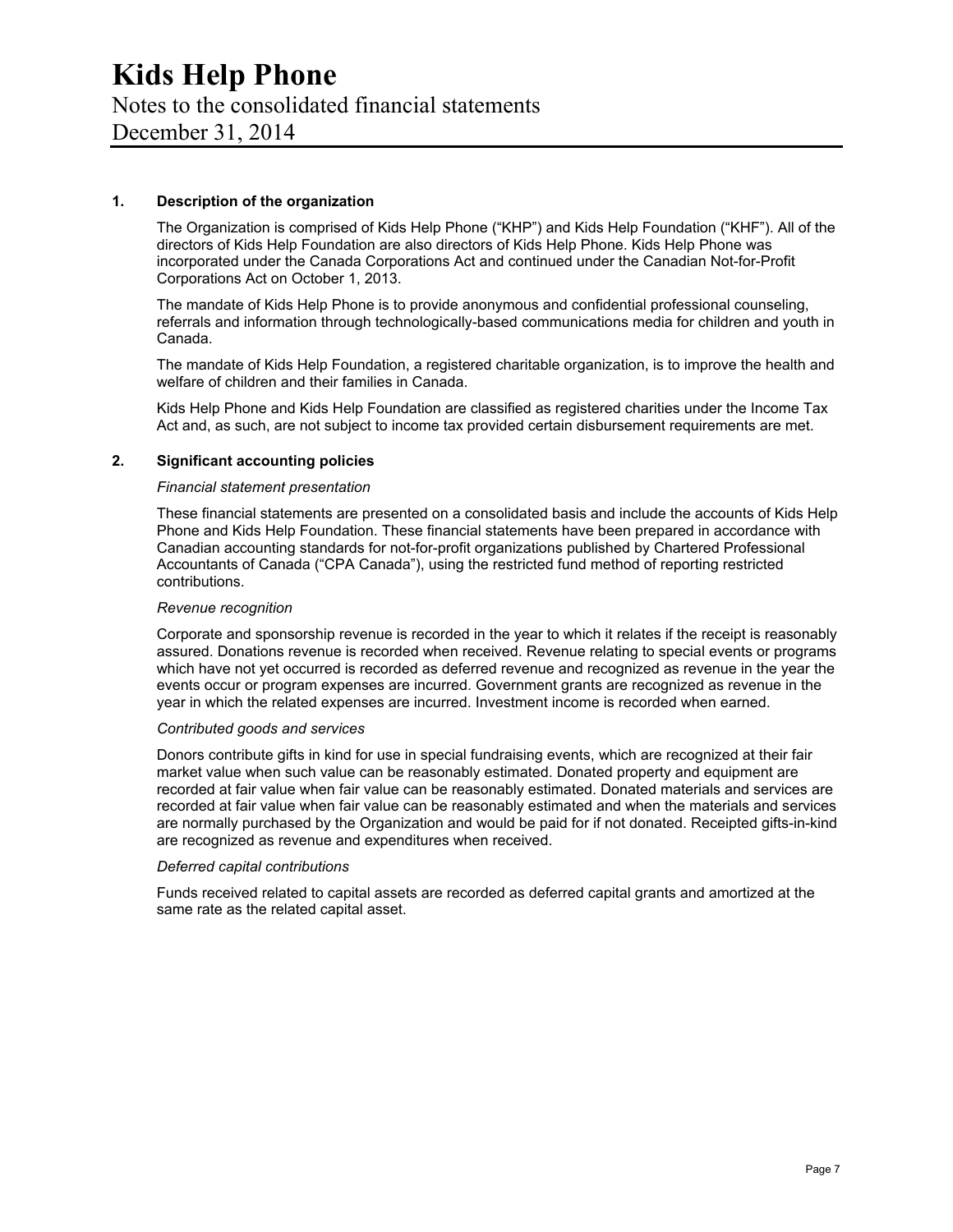#### **2. Significant accounting policies (continued)**

#### *Financial instruments*

Under Section 3856, all financial instruments are included on the consolidated balance sheet, and are measured either at fair value or amortized cost based on the characteristics of the instrument and the Organization's accounting policy choices. All financial instruments reported on the consolidated balance sheets are classified as follows:

| Asset/liability                          | Category       |
|------------------------------------------|----------------|
|                                          |                |
| Cash                                     | Fair value     |
| Short-term investments                   | Fair value     |
| Accounts receivable                      | Amortized cost |
| Restricted cash and investments          | Fair value     |
| Accounts payable and accrued liabilities | Amortized cost |

Financial assets and financial liabilities are initially recognized at fair value when the Organization becomes a party to the contractual provisions of the financial instrument. Subsequently, all financial instruments are measured at amortized cost, with the exception of cash, short-term and restricted investments which are measured at fair value. Changes in fair value are recorded in the consolidated statement of revenue and expenses.

Financial assets measured at amortized cost are assessed at each reporting date for indications of impairment. If such impairment exists, the asset is written down and the resulting impairment loss is recognized in the consolidated statement of revenue and expenses.

Transaction costs are expensed as they are incurred.

#### *Pledges*

Pledges received are recorded as revenue in the financial statements if the amounts can be reasonably estimated and collection is reasonably assured.

#### *Capital assets*

Office furniture and equipment and computers are capitalized on acquisition and are amortized on the straight-line basis over their average useful lives, which has been estimated at three years for computers and ten years for office furniture and equipment. Assets held under capital lease are amortized over the lease term. Leasehold improvements are amortized over the remaining lease term.

#### *Use of estimates*

The preparation of financial statements in accordance with Canadian accounting standards for not-forprofit organizations requires management to make estimates and assumptions. These estimates and assumptions affect the reported amounts of assets and liabilities and disclosure of contingent assets and liabilities at the date of the consolidated financial statements and the reported amounts of revenue and expenses during the reporting period. Actual results could differ from those estimates. Amounts requiring significant estimates and assumptions are included in accounts payable and accrued liabilities, and amortization of capital assets.

#### *Allocation of expenses*

KHP allocates the cost of salaries and benefits and rental expenses as follows:

- Salaries and benefits allocated based on the percentage of time assigned to each program
- Rent allocated based on the surface area occupied by each program.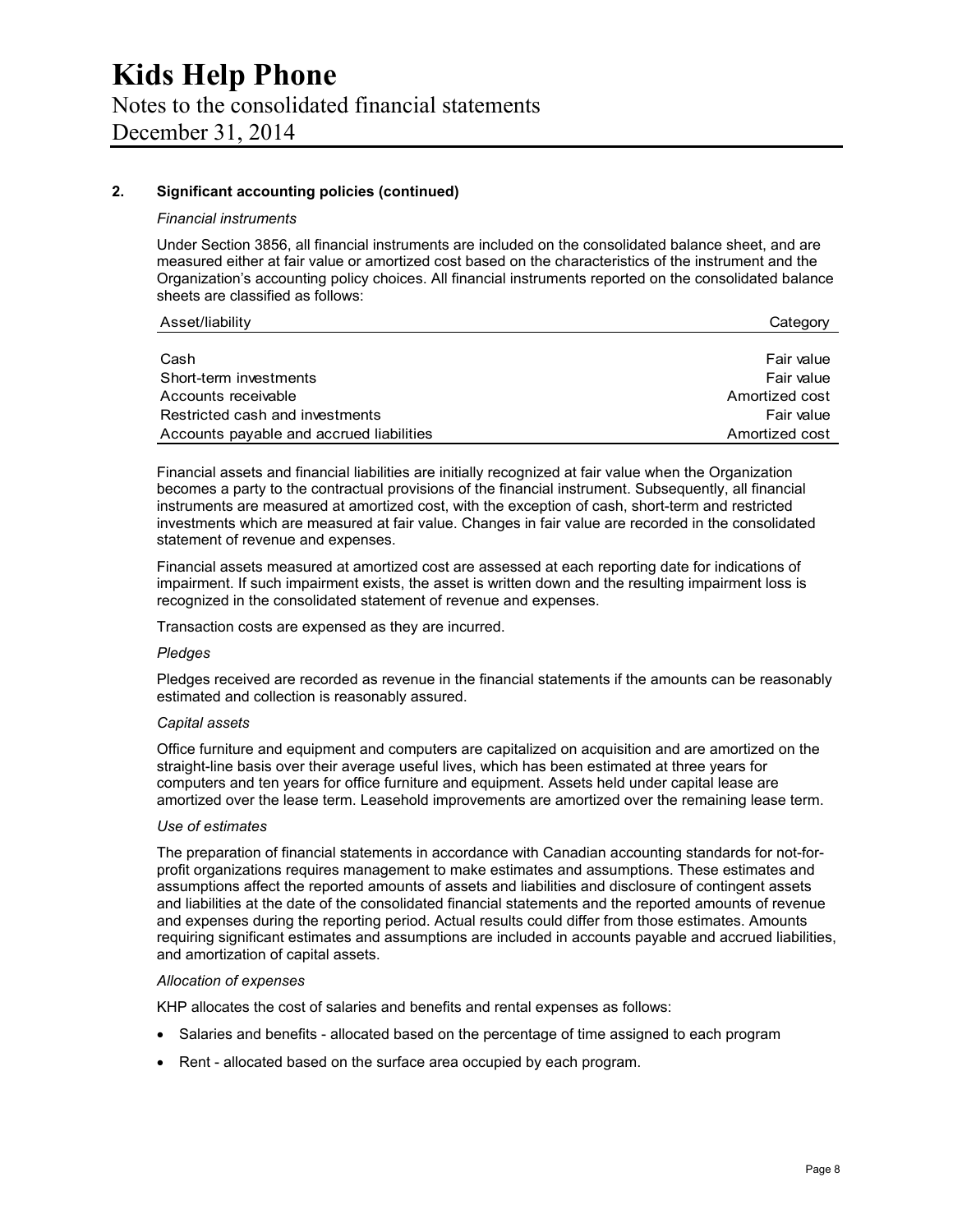# Notes to the consolidated financial statements

December 31, 2014

#### **3. Funds**

#### *Operating Fund*

The general portion of the Kids Help Phone Operating Fund (the "Operating Fund") records the day-to-day operations of the Organization.

The capital assets portion of the Operating Fund records the cost of capital assets acquired less accumulated amortization, the unamortized portion of deferred capital contributions and the outstanding obligations on capital leases.

#### *Reserve Fund*

The Reserve Fund represents funds restricted by the Board of Directors to offset potential operating shortfalls of the Organization. The interest earned on this fund is recorded in the General portion of the Operating Fund.

#### *Externally Restricted Funds*

The Kyra Field Memorial Fund records donations made in memory of Kyra Field, and related interest income. The fund is to be used for the development and training of professional counsellors.

#### **4. Investments**

a) Short-term investments are comprised of the following:

|                                    |           |          | 2014              |
|------------------------------------|-----------|----------|-------------------|
|                                    | Fair      | Interest |                   |
|                                    | value     | rate     | Due date          |
|                                    | \$        | %        |                   |
| Guaranteed Investment Certificates | 516,034   | 1.30     | <b>Redeemable</b> |
| Guaranteed Investment Certificates | 3,031,628 | 1.25     | <b>Redeemable</b> |
| Guaranteed Investment Certificates | 550,000   | 1.00     | <b>Redeemable</b> |
|                                    | 4,097,662 |          |                   |
|                                    |           |          |                   |
|                                    |           |          | 2013              |
|                                    | Fair      | Interest |                   |
|                                    | value     | rate     | Due date          |
|                                    | \$        | $\%$     |                   |
| Guaranteed Investment Certificates | 1,017,316 | 1.15     | Redeemable        |
| Guaranteed Investment Certificates |           | 1.25     | Redeemable        |
|                                    | 4,016,734 |          |                   |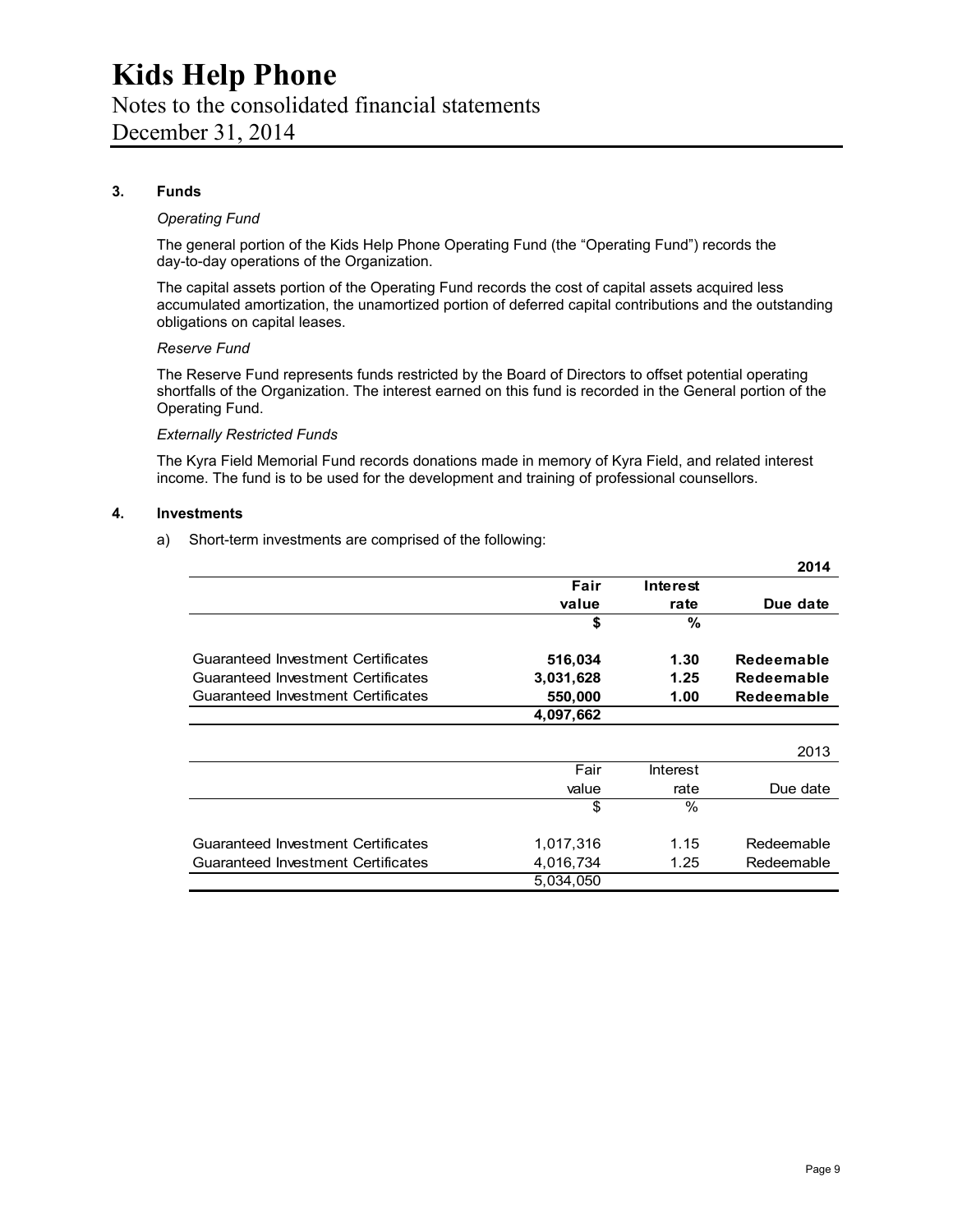Notes to the consolidated financial statements December 31, 2014

#### **4. Investments (continued)**

#### b) Restricted investments are comprised of the following:

|                                  |           |                 | 2014       |
|----------------------------------|-----------|-----------------|------------|
|                                  | Fair      | <b>Interest</b> |            |
|                                  | value     | rate            | Due date   |
|                                  | \$        | %               |            |
| Kyra Field Memorial Fund         |           |                 |            |
| Cash                             | 46,263    | n.a.            | n.a.       |
| Reserve Fund                     |           |                 |            |
| Cash                             | 608,369   | n.a.            | n.a.       |
| <b>BMO High Interest Savings</b> | 173,356   | n.a.            | Call       |
| <b>AGF Trust Co GIC</b>          | 11,684    | 3.26%           | 24-Feb-15  |
| <b>CPN Sun Life Financial</b>    | 99,707    | n.a.            | 2-Mar-15   |
| <b>CPN Transalta Utits Corp</b>  | 79,367    | n.a.            | 18-May-15  |
| BMO Step Up deposits 2019        | 198,600   | 1.85%           | 17-Jul-15  |
| BMO Step Up deposits 2024        | 99,468    | 2.25%           | 12-Nov-24  |
| Manulife CDA                     | 19,186    | 2.95%           | 19-Nov-15  |
| CPN Bell Canada Cars & Pars      | 195,015   | n.a.            | $2-Apr-16$ |
| Ontario Savings Bond series 2012 | 311,325   | 1.75%           | 21-Jun-17  |
| Ontario Savings Bond series 2013 | 407,908   | 1.50%           | 21-Jun-18  |
| Ontario Savings Bond series 2014 | 503,321   | 1.25%           | 21-Jun-19  |
|                                  | 2,707,306 |                 |            |
|                                  | 2,753,569 |                 |            |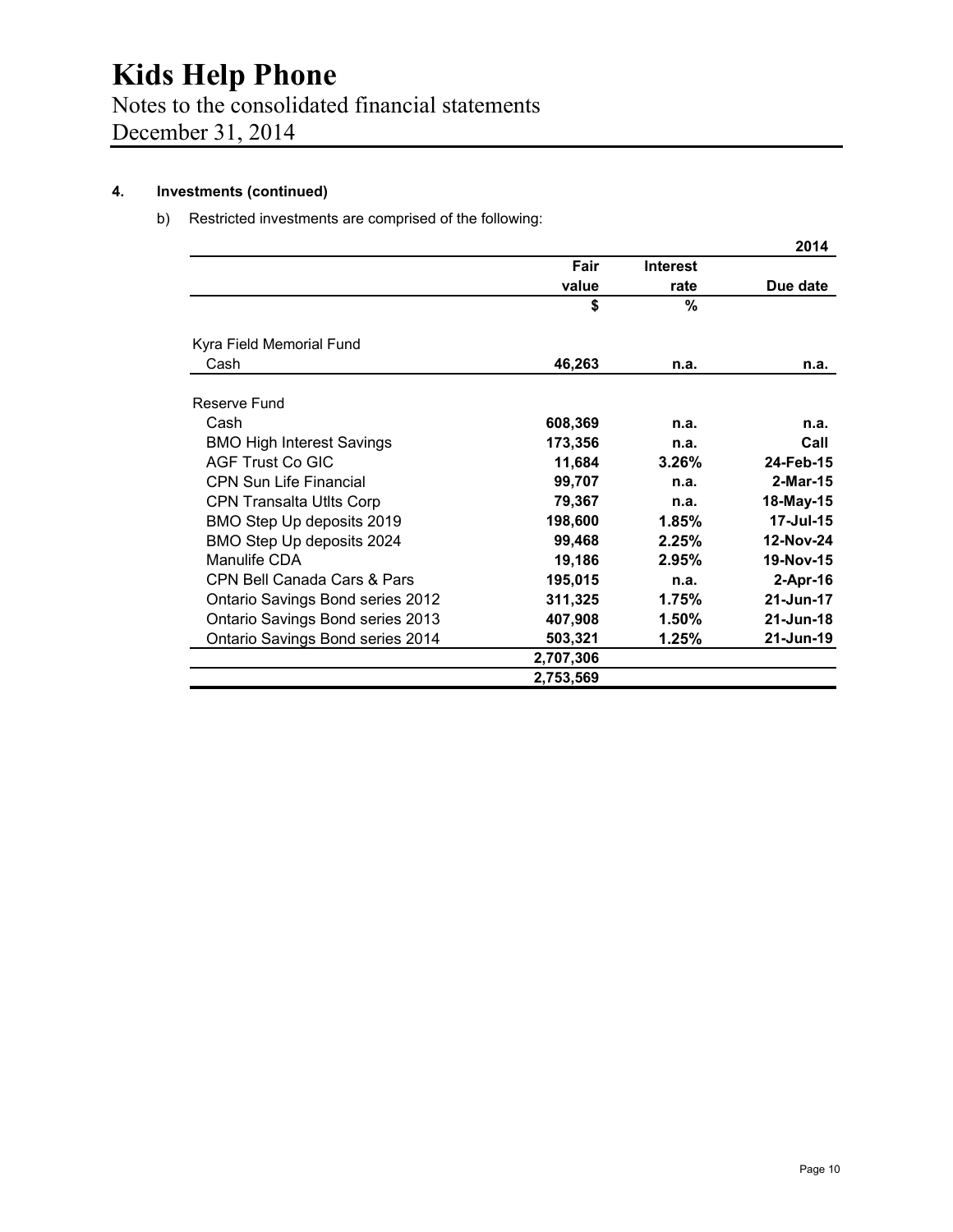Notes to the consolidated financial statements December 31, 2014

#### **4. Investments (continued)**

b) (continued)

|                                  |           |          | 2013        |
|----------------------------------|-----------|----------|-------------|
|                                  | Fair      | Interest |             |
|                                  | value     | rate     | Due date    |
|                                  | \$        | $\%$     |             |
| Kyra Field Memorial Fund         |           |          |             |
| Cash                             | 50,542    | n.a.     | n.a.        |
| Reserve Fund                     |           |          |             |
| Cash                             | 1,231,682 | n.a.     | n.a.        |
| <b>BMO High Interest Savings</b> | 82,464    | n.a.     | Call        |
| <b>CPN Transalta Utlts Corp</b>  | 123.932   | n.a.     | 18-May-14   |
| Equitable Trust GIC              | 31,000    | 2.15%    | $9$ -Oct-14 |
| AGF Trust Co GIC                 | 11,315    | 3.26%    | 24-Feb-15   |
| <b>CPN Sun Life Financial</b>    | 97.275    | n.a.     | $2-Mar-15$  |
| <b>CPN Transalta Utits Corp</b>  | 76.852    | n.a.     | 18-May-15   |
| Manulife CDA                     | 18,636    | 2.95%    | 19-Nov-15   |
| CPN Bell Canada Cars & Pars      | 189,598   | n.a.     | $2-Apr-16$  |
| Ontario Savings Bond series 2012 | 305,721   | 1.50%    | 21-Jun-17   |
| Ontario Savings Bond series 2013 | 402,658   | 1.25%    | 21-Jun-18   |
|                                  | 2,571,133 |          |             |
| <b>Futures Campaign Fund</b>     |           |          |             |
| Cash                             | 9,814     | n.a.     | n.a.        |
|                                  | 2,631,489 |          |             |

#### **5. Capital assets**

|                                  |           |              | 2014     | 2013     |
|----------------------------------|-----------|--------------|----------|----------|
|                                  |           | Accumulated  | Net book | Net book |
|                                  | Cost      | amortization | value    | value    |
|                                  | \$        | \$           | \$       | \$       |
| Office furniture and equipment   | 374,309   | 229,962      | 144.347  | 166.214  |
| Computers                        | 348,875   | 316,357      | 32.518   | 56,415   |
| Leasehold improvements           | 763,868   | 655,476      | 108,392  | 136,045  |
| Assets held under capital leases | 594,897   | 472,902      | 121,995  | 31,398   |
|                                  | 2,081,949 | 1,674,697    | 407,252  | 390,072  |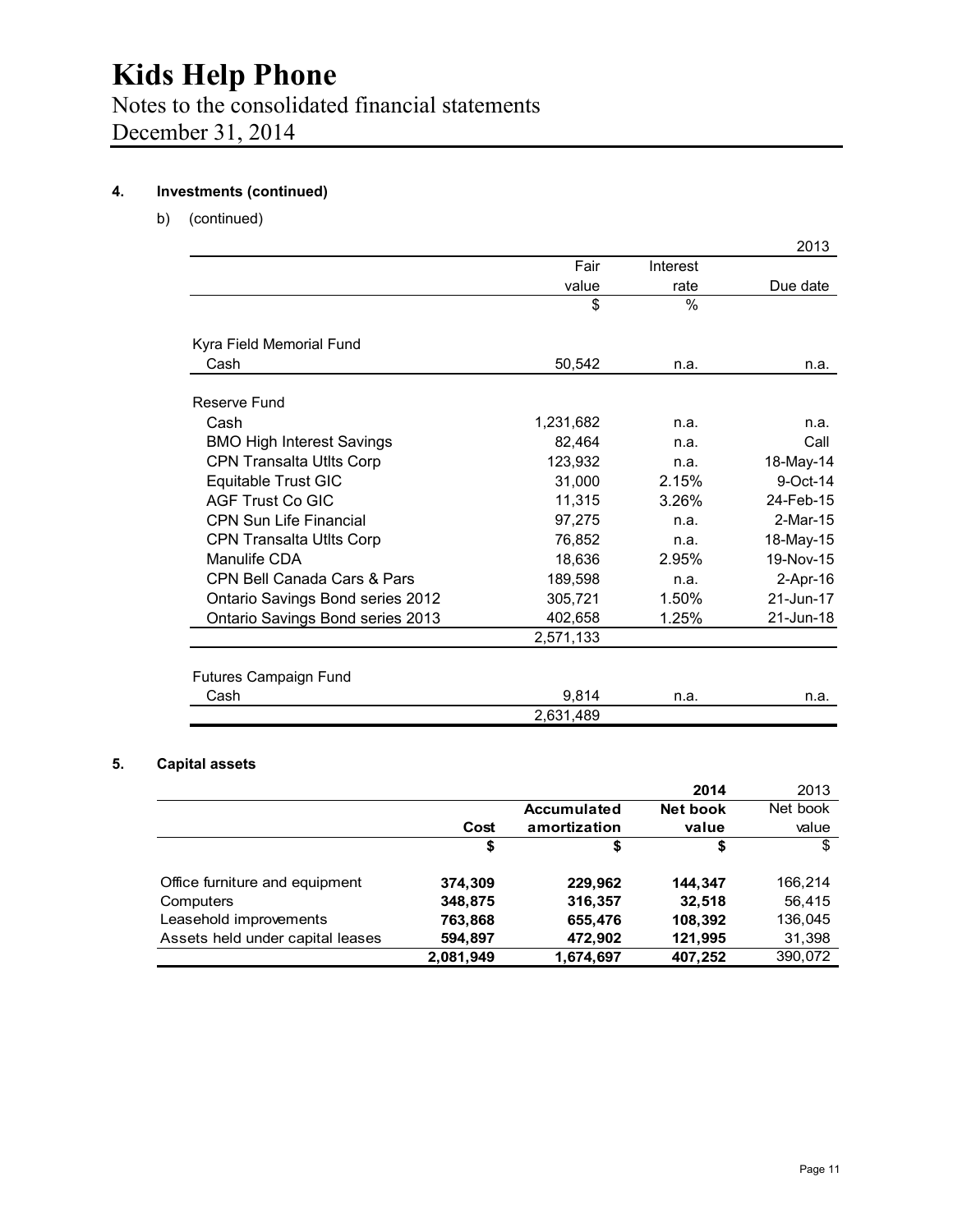Notes to the consolidated financial statements December 31, 2014

#### **6. Deferred revenue**

|                                                    | 2014          | 2013        |
|----------------------------------------------------|---------------|-------------|
|                                                    |               | \$          |
| Balance, beginning of year                         | 3,175,226     | 704.422     |
| Donations received for special events and programs | 5,513,917     | 8,087,372   |
| Recognized in revenue                              | (6, 110, 474) | (5,616,568) |
| Balance, end of year                               | 2,578,669     | 3,175,226   |

Deferred revenue is comprised of amounts relating to the following:

|                    | 2014      | 2013      |
|--------------------|-----------|-----------|
|                    | \$        | \$        |
| Government         | 830,140   | 1,644,346 |
| Foundations        | 1,180,346 | 1,374,940 |
| Corporations       | 465,000   | 100,000   |
| <b>Individuals</b> | 16,670    | 16,668    |
| Events             | 86,513    | 39,272    |
|                    | 2,578,669 | 3,175,226 |

#### **7. Obligation under capital leases**

The future minimum lease payments required under the capital lease agreements are as follows:

|                              | 2014      | 2013     |
|------------------------------|-----------|----------|
|                              |           |          |
| Total minimum lease payments | 139,086   | 40,129   |
| Amount representing interest | (806)     | (2,975)  |
|                              | 138,280   | 37,154   |
| Less: current portion        | (55, 754) | (22,007) |
| Long-term portion            | 82,526    | 15,147   |

Interest expense related to these leases was \$2,196 (2013 - \$1,722).

Principal payments due in the next 3 years are as follows:

|      | \$      |
|------|---------|
| 2015 | 55,754  |
| 2016 | 46,372  |
| 2017 | 36,154  |
|      | 138,280 |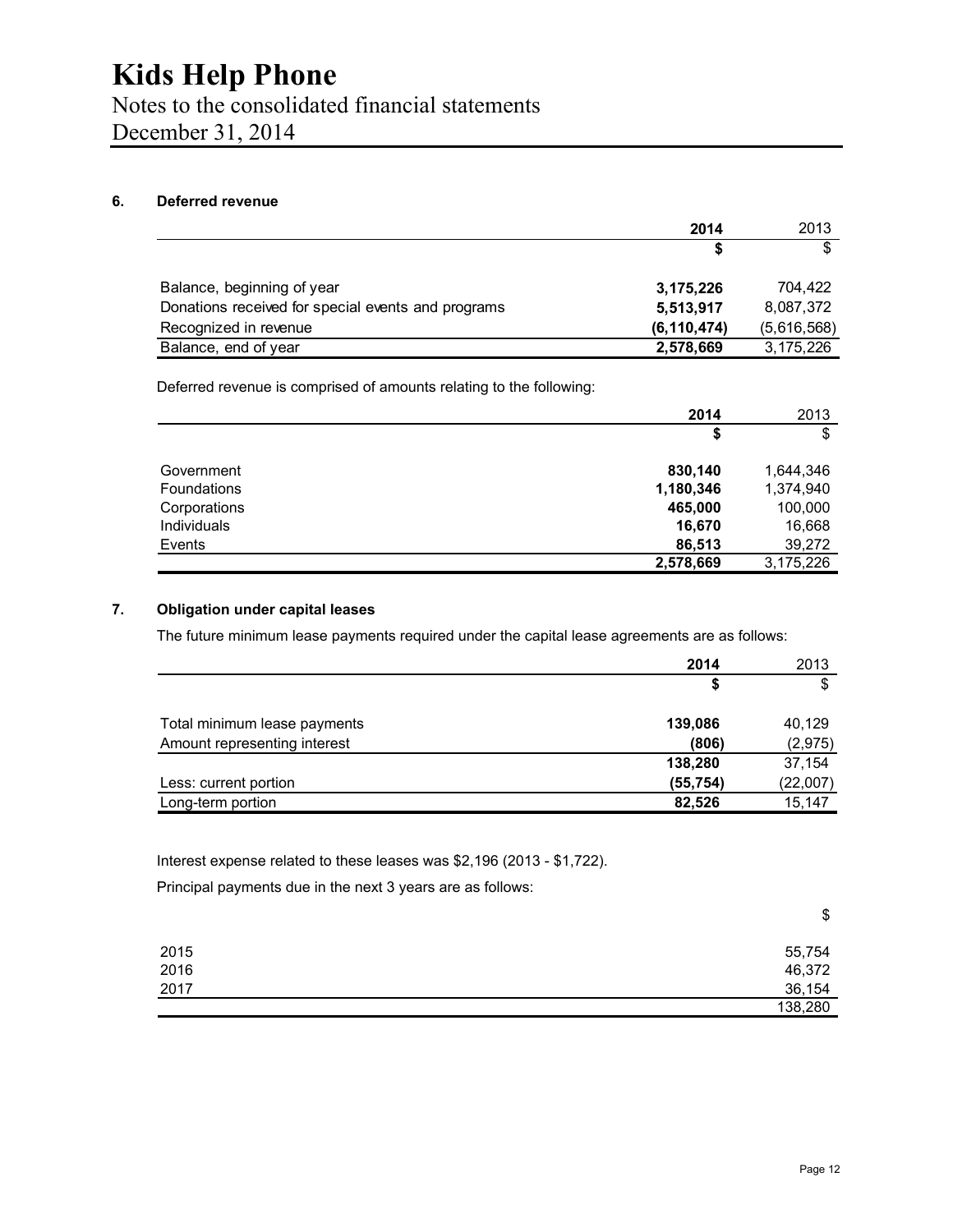Notes to the consolidated financial statements December 31, 2014

#### **8. Deferred capital contribution**

|                                                | 2014     | 2013     |
|------------------------------------------------|----------|----------|
|                                                |          |          |
| Balance, beginning of year                     | 46.516   | 61.682   |
| Amortization of deferred capital contributions | (12,692) | (15,166) |
| Balance, end of year                           | 33,824   | 46,516   |

#### **9. Contingencies and guarantees**

In the normal course of business, the Organization enters into agreements that meet the definition of a guarantee. The Organization's primary guarantees are as follows:

- a) The Organization has provided indemnities under lease agreements for the use of various operating facilities. Under the terms of these agreements the Organization agrees to indemnify the counterparties for various items including, but not limited to, all liabilities, loss, suits, and damages arising during the term of the agreement. The maximum amount of any potential future payment cannot be reasonably estimated.
- b) An indemnity has been provided to all directors and/or officers of the Organization for various items including, but not limited, all costs to settle suits or actions due to their involvement with the Organization, subject to certain restrictions. The Organization has purchased directors' and officers' liability insurance to mitigate the cost of any potential future suits or actions. The term of the indemnification is not explicitly defined, but is limited to the period over which the indemnified party served as a trustee, director or officer of the Organization. The maximum amount of any potential future payment cannot be reasonably estimated.
- c) In the normal course of business, the Organization has entered into agreements that include indemnities in favour of third parties, such as confidentiality agreements, engagement letters with advisors and consultants, outsourcing agreements, leasing contracts, information technology agreements and service agreements. These indemnification agreements may require the Organization to compensate counterparties for losses incurred by the counterparties as a result of breaches in representation and regulations or as a result of litigation claims or statutory sanctions that may be suffered by the counterparty as a consequence of the transaction. The terms of these indemnities are not explicitly defined and the maximum amount of any potential reimbursement cannot be reasonably estimated.

The nature of these indemnification agreements prevents the Organization from making a reasonable estimate of the maximum exposure due to the difficulties in assessing the amount of liability which stems from the unpredictability of future events and the unlimited coverage offered to counterparties. Historically, the Organization has not made any significant payments under such or similar indemnification agreements and therefore no amount has been accrued in the balance sheet with respect to these agreements.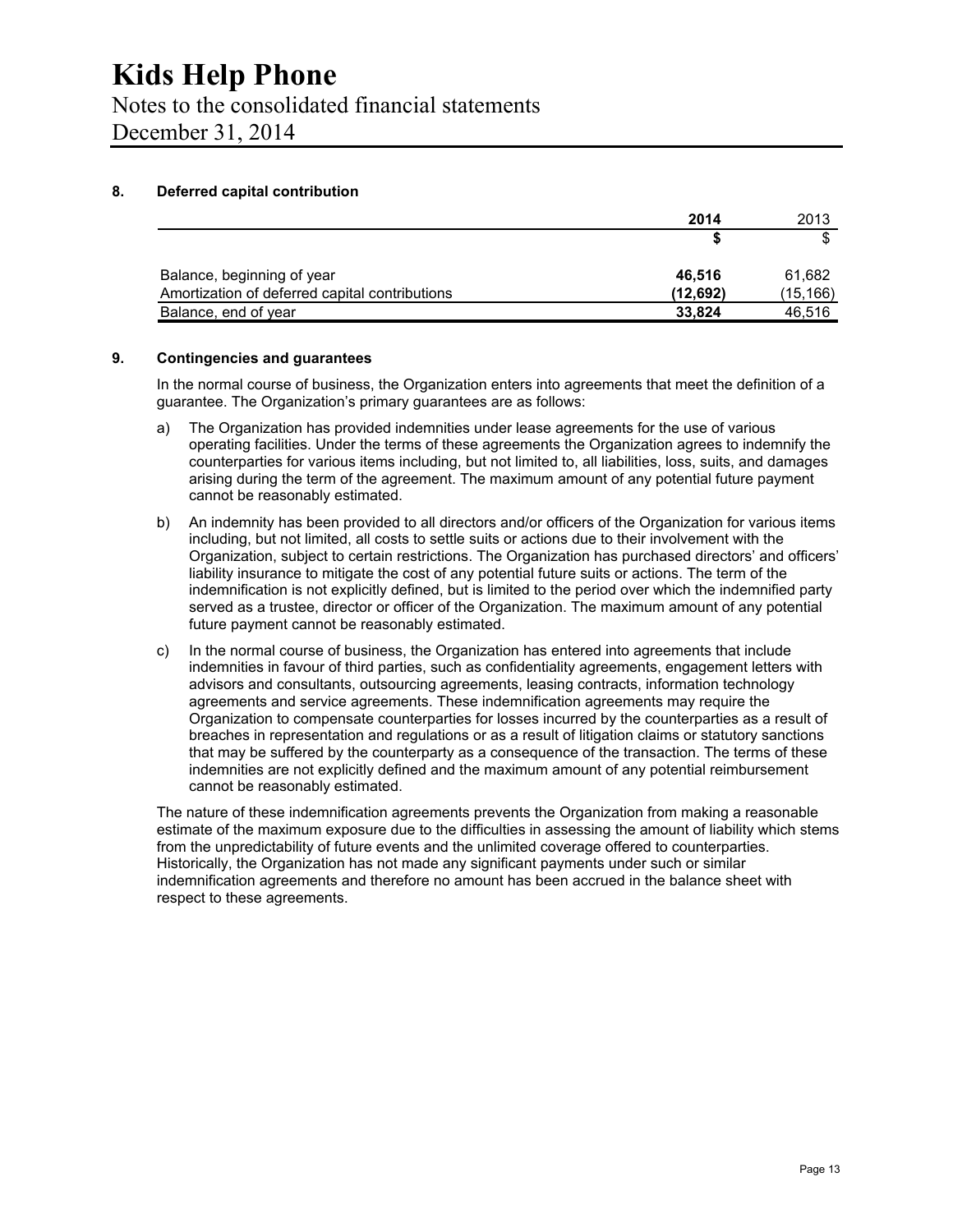### Notes to the consolidated financial statements

December 31, 2014

#### **10. Lease commitments**

The Organization is committed to the following annual lease payments for office space in the years ending December 31:

|        | $\mathbf{r}$ |
|--------|--------------|
| 2015   | 579,590      |
| 2016   | 574,177      |
| 2017   | 569,407      |
| 2018   | 521,979      |
| 2019   | 512,192      |
| Beyond | 369,465      |
|        | 3,126,810    |

#### **11. Related party transactions**

In the normal course of business, from time to time, the Organization enters into transactions with entities which are related to the Organization by virtue of their representation on the Board of Directors. Such transactions are for goods and services and can often be less than fair market value and are often donated. These goods and services are appropriately recorded in the financial statements at cost or at fair market value, if appropriate and determinable. The Organization has a policy which governs transactions with volunteers and staff and conflicts of interest. These transactions were in compliance with the policy. In 2014 the Organization paid and accrued the following services from related parties:

Telecommunication services from Bell Canada  $\begin{array}{r} 5608,722 \ (2013 - $369,416) \\ \end{array}$ <br>Banking services from BMO Bank of Montreal  $\begin{array}{r} 16466 & 2648 \\ 3646 & 2648 \end{array}$ Banking services from BMO Bank of Montreal Courier services from Purolator  $$ 24,636 (2013 - $34,052)$ Incentives from The Source  $$ 73,356 (2013 - $Nil)$ 

In 2014, the Organization also recognized \$283,522 (2013 - \$252,296) of contributed services in relation to legal services from Osler, Hoskin & Harcourt and \$85,764 (2013 - \$28,500) of contributed materials in relation to the donation of AirMiles from LoyaltyOne.

#### **12. Externally restricted funds**

The Organization manages externally restricted funds of \$46,263 (2013 - \$50,542) with conditions stipulated in donor agreements concerning the use of the funds and related income. The Organization has complied with the requirements of these restricted funds.

#### **13. Credit facilities**

The Organization has an operating line of credit to a maximum of \$100,000. This credit facility bears Prime plus 1.25% interest and, as at December 31, 2014, there was \$nil (2013 - \$nil) in borrowings under this credit facility.

#### **14. Allocation of expenses**

The amount of salaries, benefits and rent that has been allocated to the various programs is as shown on Schedule A - Consolidated schedule of expenses.

\$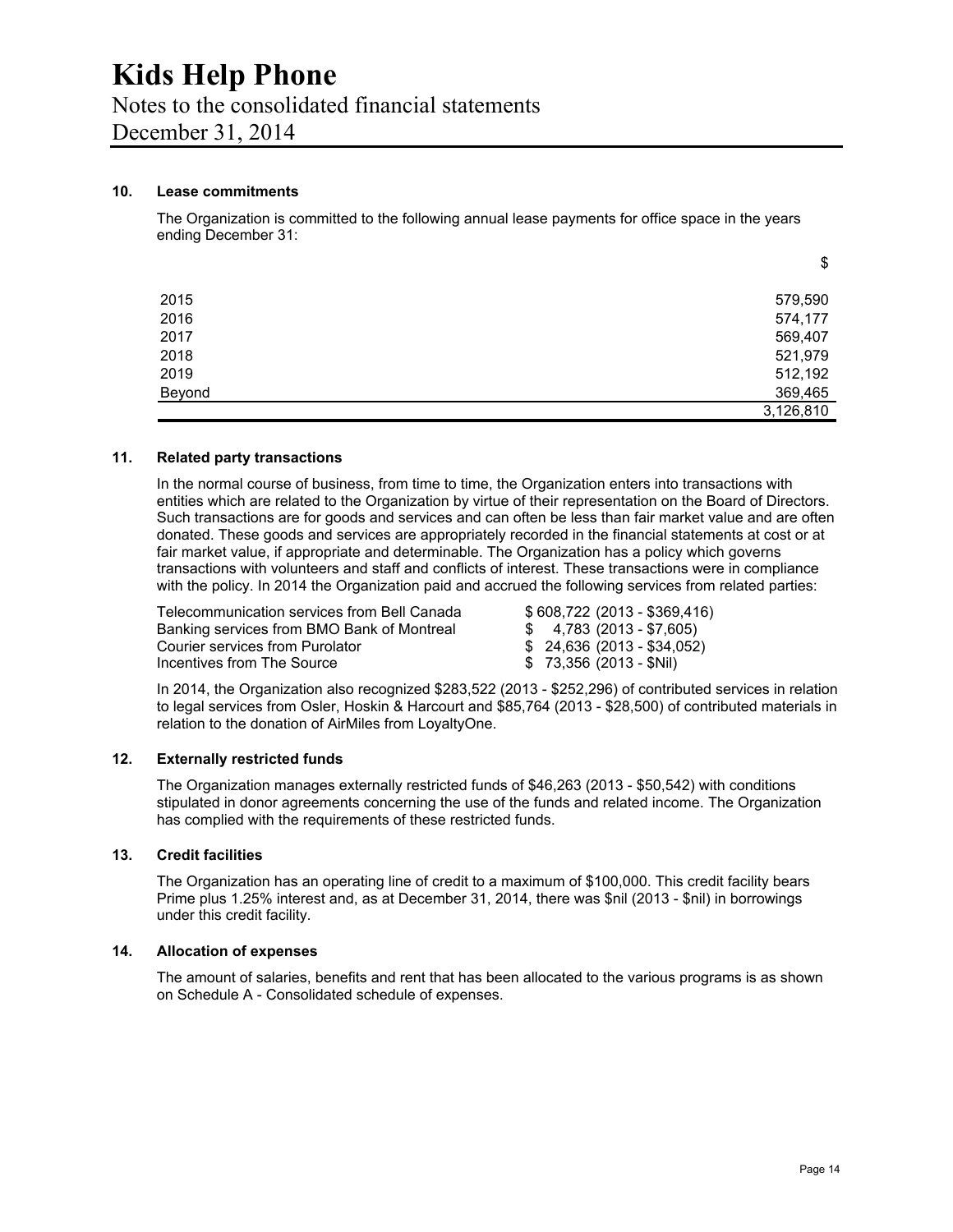### **Kids Help Phone**  Notes to the consolidated financial statements December 31, 2014

#### **15. Fair values and risk management**

The fair value of cash, accounts receivable, accounts payable and accrued liabilities approximate their carrying values due to their short-term maturity.

Short-term investments are recorded at cost plus accrued income, which approximates fair value.

Restricted investments other than cash are recorded at fair value which is the bid price as of December 31.

#### *Interest rate risk*

The Organization is exposed to interest rate risk on its investments. The Organization does not use any hedging instruments to manage this risk.

#### *Credit rate risk*

The Organization's credit risk is primarily attributable to its accounts receivables. The Organization manages this risk through proactive collection polices.

#### **16. Government remittances**

Included in accounts payable and accrued liabilities is an amount of \$42,372 (2013 - \$30,367) representing amounts due to the government relating to payroll and commodity taxes.

#### **17. Interfund transfers**

For the year ended December 31, 2014, the Board approved a transfer from the Operating Fund to Reserve Fund of \$100,000 (2013 - \$500,000). In addition, as the last of the pledges have been received for the Futures Campaign Fund, a transfer of \$9,814 was made to close this fund and transfer the remaining fund balance to the operating fund. In 2014, there was also an approved transfer of \$5,000 made from the Externally Restricted funds to the Operating Fund to support the Live Chat initiative.